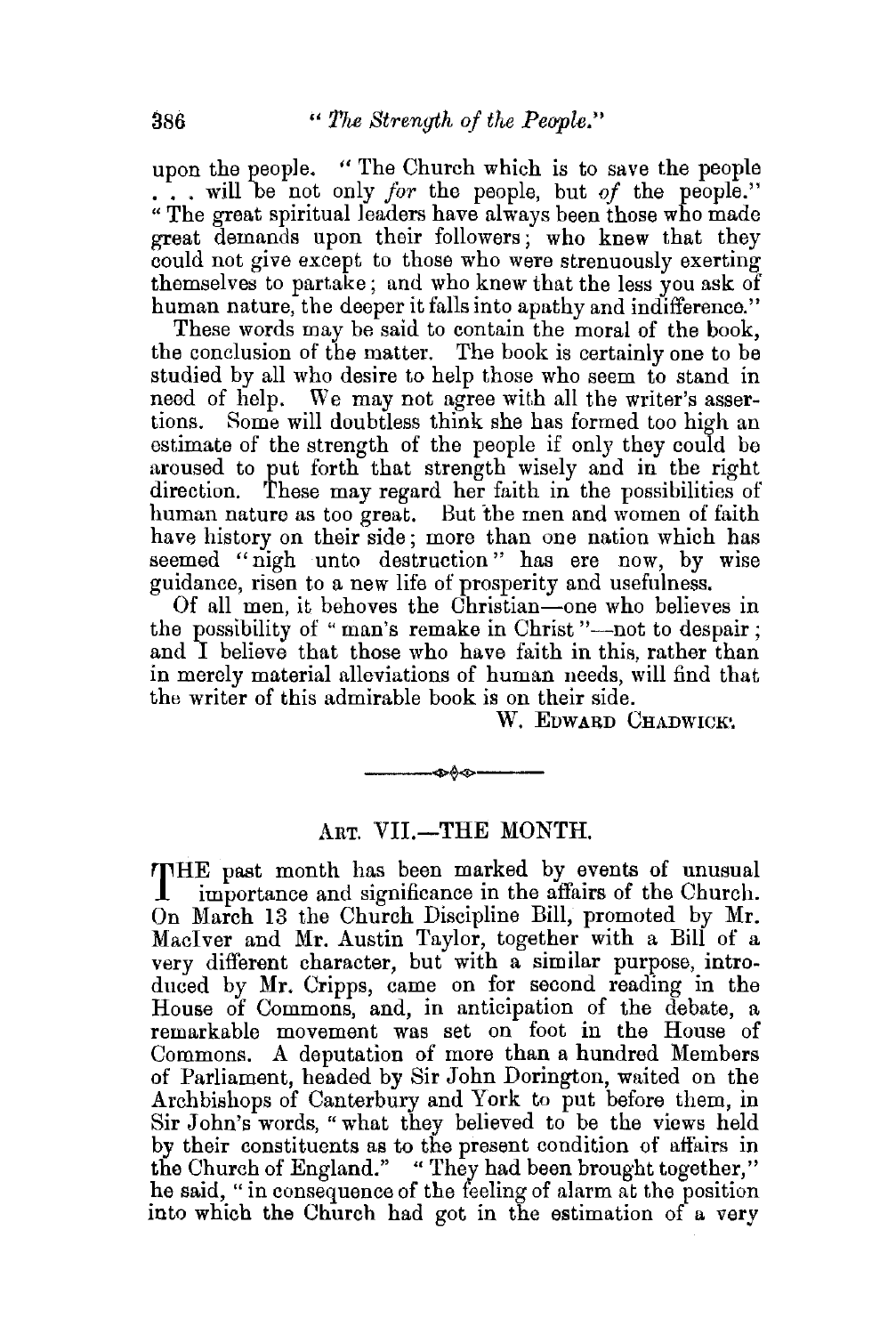large number of people in the Church of England. He intentionally used the word 'alarm.' A feeling of suspicion and mistrust had disclosed itself, and he thought that that feeling ought to be taken immediate notice of by the rulers of the Church." Among other speakers in the deputation, Sir Francis Powell, an old and tried friend of the Church, who subsequently voted as one of the tellers against Mr. Austin Taylor's Bill, said that "what they objected to was not old practices, but new practices and new developments, which had caused the greatest sorrow amongst the laity, and, in some cases, indignation as well as sorrow." He said "it must be admitted on all hands that, if the evils were allowed to continue, the arguments in favour of the Church of England as an establishment would become most grievously weak. In fact, he believed that in a locality where the mischief abounded it was difficult to prove to the people that the Church of England was a National Church which had a claim upon their allegiance and their support."

These are very grave representations to be made to the rulers of the Church by so large a body of its stanchest supporters in the House of Commons, by old High Churchmen no less than by moderate Low Churchmen. It was evidently the indication of a feeling that the patience of the Laity of all schools of thought was well-nigh exhausted, and that, unless the Archbishops could give some assurance that the recent tendency of thought and practice among the Clergy would be checked, it would be impossible to restrain the House of Commons from adopting some such strenuous measures as were proposed in Mr. MacIver's Bill. The long and elaborate reply of the Archbishop showed that he appreciated the gravity of the occasion, and its ability has been generally recognised. But we wish we could feel sure that he had adequately recognised the cardinal points of the situation, and that his assurances would suffice to afford the guarantees which the public desire. His speech was in the main a skilful defence of the action of the Bishops in dealing with the illegal practices of the extreme High Church clergy. He urged that the action of the Bishops during the last five years had had a considerable effect in "sweeping away" a number of unauthorized services, and he frankly admitted that in certain cases of flagrant illegality still subsisting no further tolerance was possible. With respect to such cases, of which he quoted as illustrations St. Michael's, Shoreditch, and some churches at Plymouth and Devonport, he declared : " I say to you deliberately to-day that, in my view of such cases, tolerance has reached and even passed its limits. The sands have run out. Stern and drastic action is in my judgment quite **28-2**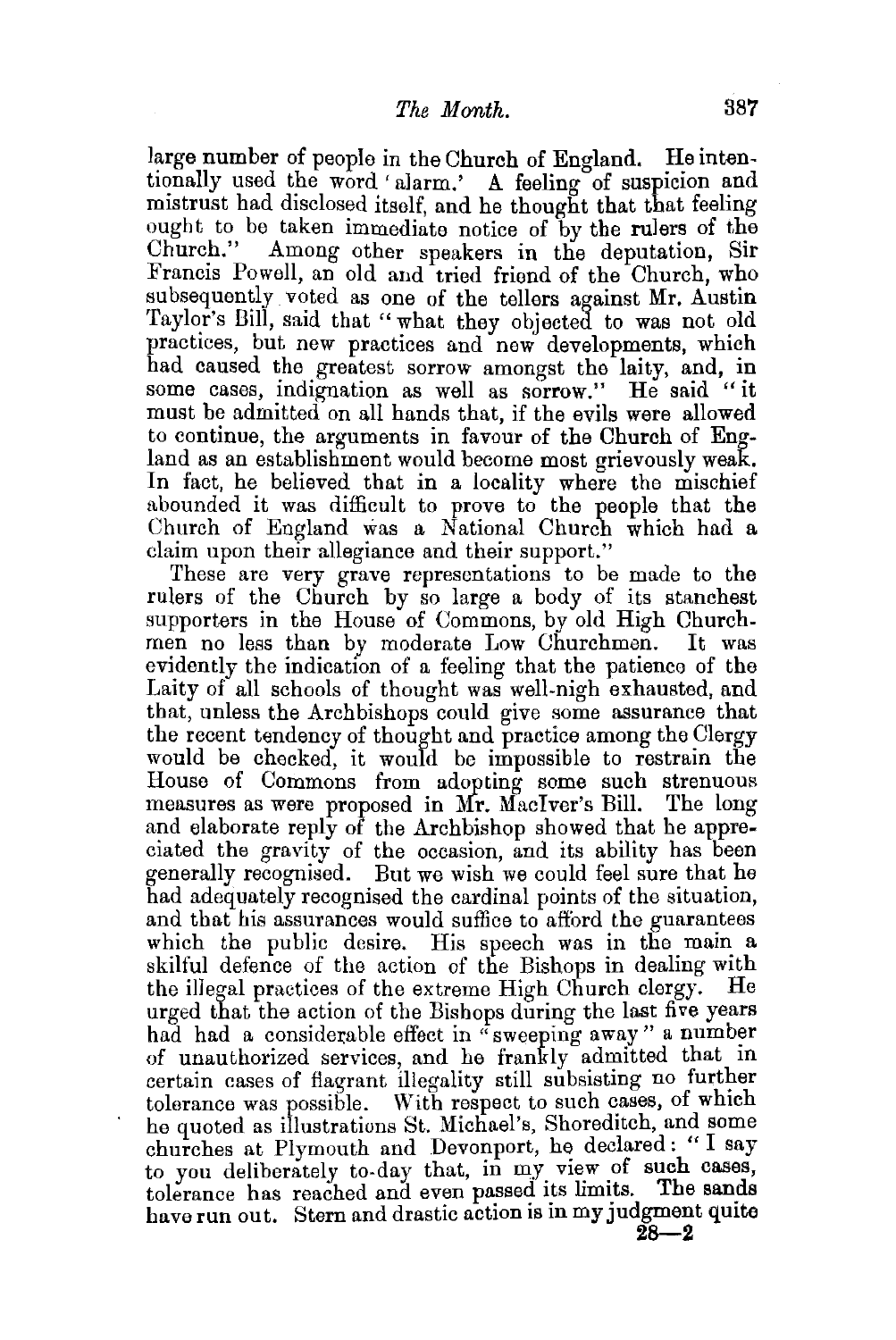essential." So far all is satisfactory in his declarations. But when he occupied a large portion of his speech in elaborate explanation of the reasons why the Bishops. had not taken strong action sooner against such illegalities, when he pleaded the discredit into which the policy of prosecution had falleneven in the quarters represented by the *Record* newspaperand when he appealed to the example and authority of Archbishop Temple, all that he can be regarded as establishing is that the failure of the Bishops to enforce the law, and to maintain a sounder spirit among the Clergy, is due to motives which may fairly be regarded with much consideration and indulgence. His description of their attitude is but too candid and just : "Bishops are quite as fallible, perhaps at times as timorous, as other public men. They are often wanting, like other men, in courage to face a difficulty or in wisdom to avert it. I claim for them no immunity from criticism as to failure or deficiencies on their part. But this I do say without hesitation or reserve : the picture which represents them as having apathetically or obstinately, and in face of public opinion, abstained from acting themselves and refused to let others act is as inaccurate in fact as it is unfair in argument." Few, we think, will hesitate to admit the justice of this modest apology. But the practical question is not one of the moral blame to be attached to the Bishops ; it is the question of the practical results of their action in the past, and of the prospect of their more effective action in the future. Many an army has been sacrificed and many a State ruined by persons of the most unimpeachable moral virtue, whose intentions were admirable at every stage of the career which ended in disaster. The deputation was itself a glaring proof that the present result of all the mild virtues which the Archbishop claimed for his colleagues is that, as Sir Francis Powell said, "he doubted whether the utterances of the Laity had been sufficiently vigorous to convey to the minds of the right reverend Bench their deep and profound sense of the evils and the mischief which now afflicted the Church of England." What is the use of a course of proceeding, however excusable and respectable, which has led to this result? And what security for the future does it afford to be simply assured that this policy will be supplemented by "stern and drastic action " in the case of a few men " defiant of episcopal authority, and really reckless of the true Church of England spirit"? Will that be sufficient to stop a drift and a tendency which has been allowed to get to such a height as to create what Sir John Dorington called "a feeling of alarm at the position into which the Church had got in the estimation of a very large number of people throughout England "?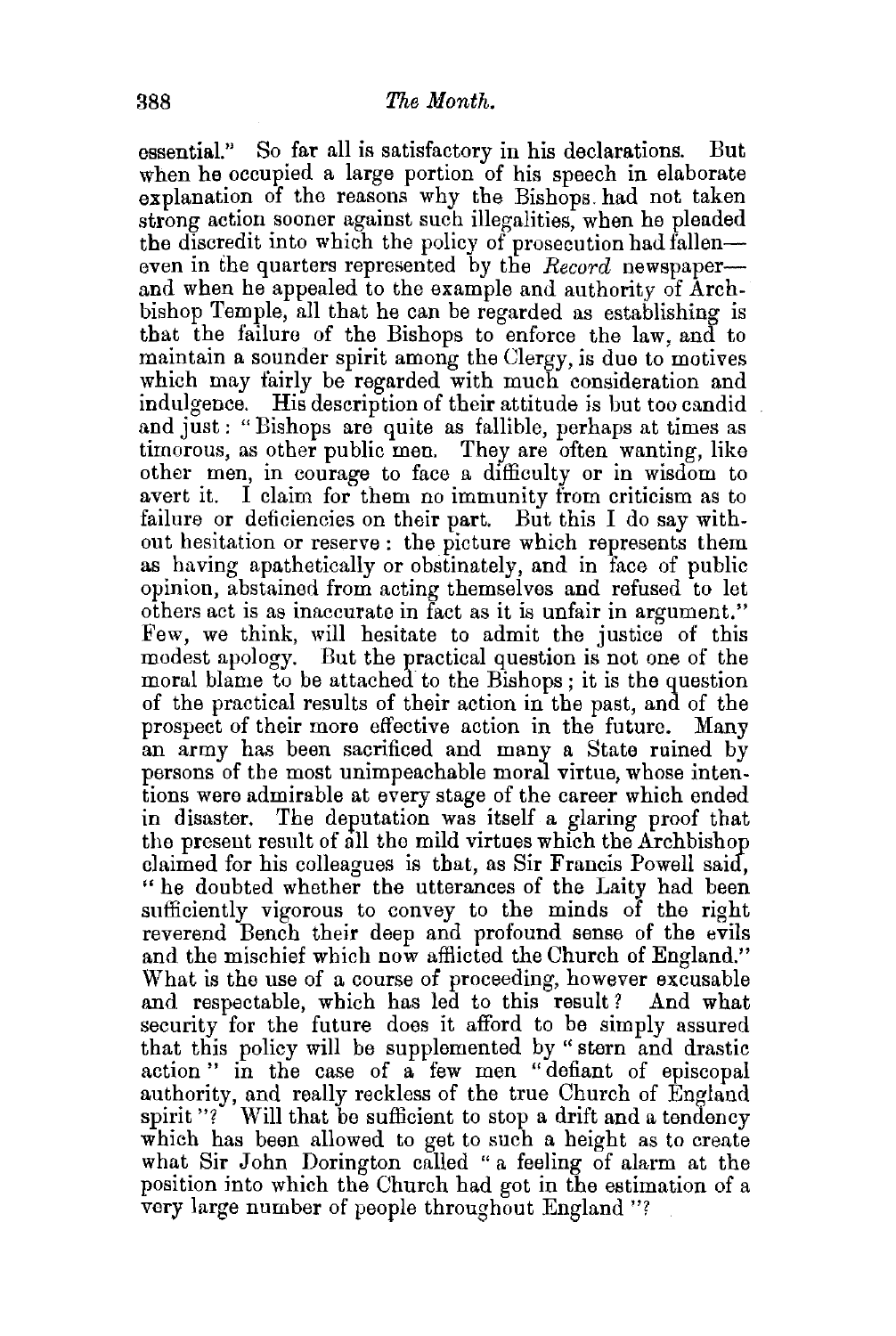We hope and believe that it is in the Archbishop's mind to exert other influences of a more powerful and active character ; but it is, we think, to be regretted that he did not avail himself of the occasion to appeal, with all the force of his position, to that central body of opinion and feeling among the Clergy and Laity to which alone it is possible to look for a reassertion of the true position of the Church of England, and to call upon them to discountenance, by every means in their power, not mere flagrant illegalities, but that spirit of alienation from the principles of the Reformation, and of the Anglican Church of the two or three centuries after the Reformation, to which the distrust now prevalent in the public is mainly due. The reason of the failure of the Bishops does not lie in their reluctance to resort to prosecutions, but in their not having used their great authority, personal and official, to discountenance the un-Anglican, if not Romanizing tendencies, which have prevailed so long among the Clergy. If the face of the Bishops had been steadily set against the tendencies which, in their extreme form, are represented by the lawless churches of Plymouth and Devonport, those extreme practices would never have been reached ; or, if they had, the sense that the Bishops as a body were resolutely opposed to them would have prevented the distrust of the laity from reaching such a height. The only hope of salvation for the Church at this juncture lies in the possibility of rallying once more the old Church of England spirit, High as well as Low, against tendencies which are radically inconsistent with the whole historic position of the Church, and which tend inevitably, whether with deliberate purpose or not, to assimilate its position to that of the Church of Rome. The moment has position to that of the Church of Rome. arrived when resolute action by the Bench of Bishops is imperative if dangers of the greatest gravity are to be averted. Notwithstanding the Archbishop's apologies, the second reading of Mr. Austin Taylor's Bill was carried by a majority of fifty-one, although Mr. Balfour, in a speech of great consideration for the position of the Bishops, threw his personal opposition against it. At the same time, two elections, both in constituencies whose former members were Conservatives, have resulted in overwhelming votes for the Liberal candidates: and there can be no question that the opposition to the Education Bill has had a great part in these results, and that that opposition is in great measure due to profound distrust of the Church. The Bishops have allowed a feeling to become widespread among the constituencies that the sympathies of the Clergy are in the direction of Roman doctrine and practice. Unless that distrust of the Church can be checked, the consequence plainly stated by Sir Francis